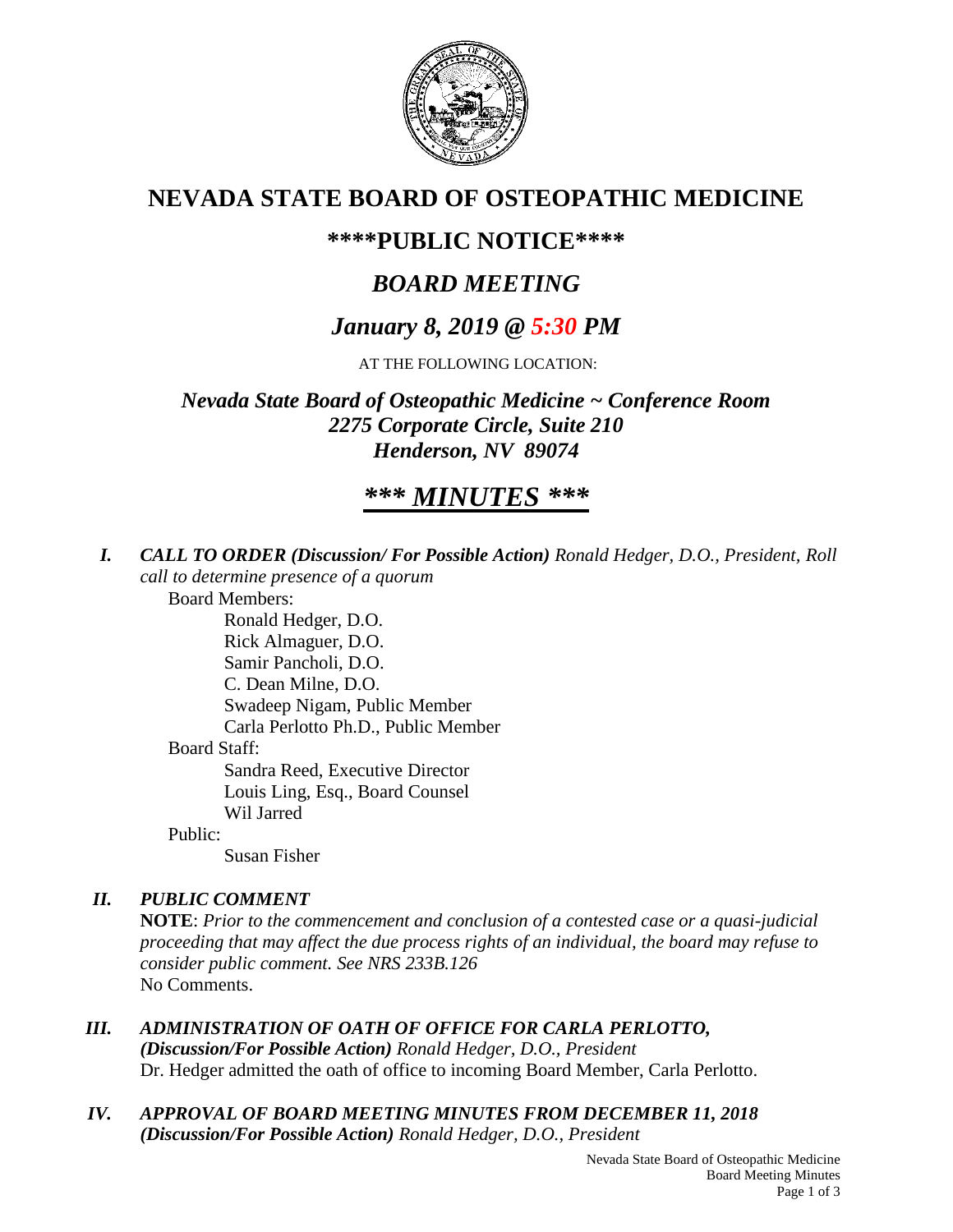Mr. Nigam made a motion to approve the minutes from December 11, 2018; and, seconded by Dr. Pancholi. There being no discussion, the minutes were approved by the Board.

### *V. CONSENT AGENDA TO GRANT LICENSURE FOR OSTEOPATHIC PHYSICIANS , SPECIAL LICENSE OSTEOPATHIC PHYSICIANS & PHYSICIAN ASSISTANTS (Discussion/ For Possible Action) Ronald Hedger, D.O., President*

Under this item the Board may consider the recommendations of the Executive Director and/or President/Vice President to grant licensure to the below listed applicants. The Board may remove any applicant's name from the consent motion, but may not discuss the contents of the application for licensure without the applicant present following proper notice pursuant to the open meeting law.

| <b>Osteopathic Physician Name</b> | <b>Specialty</b>         |
|-----------------------------------|--------------------------|
| Michelle Fish, D.O.               | <b>Family Medicine</b>   |
| Ryan Hampton, D.O.                | <b>Internal Medicine</b> |
| Brian Shinkle, D.O.               | <b>Family Medicine</b>   |
|                                   |                          |

### **Physician Assistant Supervising Physician**

Sarah Gullan, PA-C None- Active Not-Working Amanpreet Paul, PA-C None – Active Not-Working Kathy Tran, PA-C None – Active Not-Working Jade Weeks, PA-C Justine Suba-Cohen, D.O.

### **Special Licenses NRS.633.411**:

James Phillips, D.O. UNLVSOM –Orthopedic Surgery

Dr. Pancholi made a motion to approve the licensees as written; and, seconded by Dr. Milne. There being no discussion, the Board approved licensure.

#### *VI. DISCUSSION/ACTION TO REMOVE FORMER BOARD MEMBER/ SECRETARY, NICOLE CAVENAGH, Ph.D., AND ADD NEW SECRETARY, SAMIR PANCHOLI, D.O., AS A SIGNER ON BANK OF THE WEST AND WELLS FARGO ACCOUNTS, (Discussion/For Possible Action) Ronald Hedger, D.O., President*

Dr. Hedger made a motion to approve Secretary Samir Pancholi; and, seconded by Dr. Milne. The motion was approved by the Board.

## *VII. EXECUTIVE DIRECTOR'S REPORT*

- a. Financial Statements
- b. Licensing Ms. Reed provided the numbers of licensees needed to renew for th year. She added that the percentage of outstanding renewals is lower than the previous year.
- c. IMLCC Ms. Reed noted that when she attended the annual workshop in November, she offered the Board to host the 2019 meeting in Las Vegas.
- d. Ms. Reed introduced Wil Jarred as the new investigator.

#### *VIII. LEGAL REPORT (Discussion/Action) by Louis Ling, Board Counsel and/or Rosalie Bordelove, Deputy Attorney General*

Mr. Ling explained that there is no new development with the Dr. Marian Orr case. He added that Dr. Orr has no further options for an appeal. The next step is to collect the funds she owes to the Board.

*IX. ITEMS FOR FUTURE DISCUSSION/ACTION/UPCOMING AGENDA* No Comments.